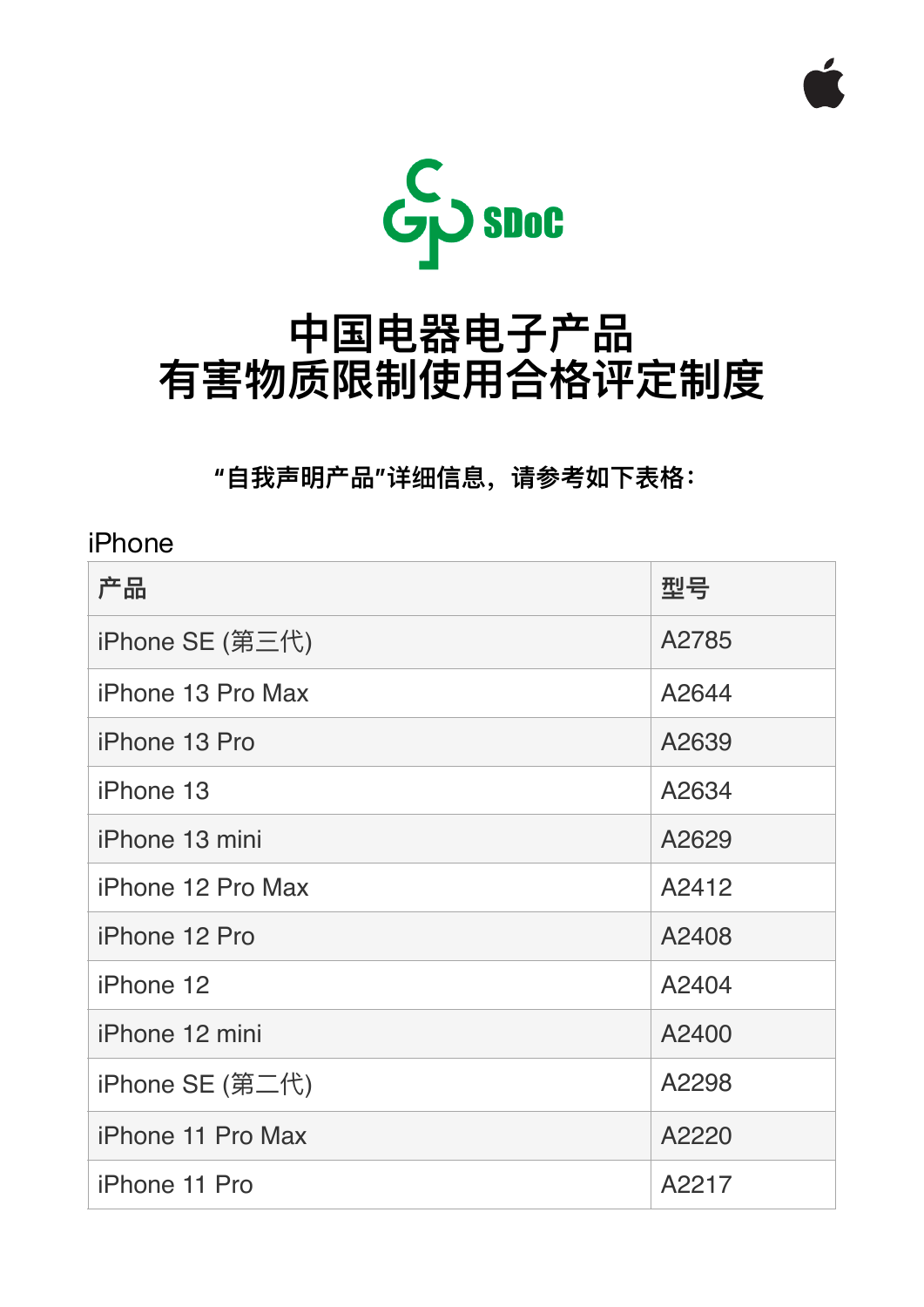| iPhone 11             | A2223       |
|-----------------------|-------------|
| <b>iPhone XR</b>      | A2107/A2108 |
| <i>iPhone XS Max</i>  | A2103/A2104 |
| <b>iPhone XS</b>      | A2099/A2100 |
| iPhone X              | A1865/A1903 |
| <b>iPhone 8 Plus</b>  | A1864/A1899 |
| iPhone 8              | A1863/A1907 |
| <b>iPhone 7 Plus</b>  | A1661/A1786 |
| iPhone 7              | A1660/A1780 |
| iPhone SE (第一代)       | A1723/A1724 |
| <b>iPhone 6s Plus</b> | A1690/A1699 |
| <b>iPhone 6s</b>      | A1691/A1700 |
| <b>iPhone 6 Plus</b>  | A1524/A1593 |
| iPhone 6              | A1586/A1589 |
| iPhone 5s             | A1530       |
| iPhone 5c             | A1529       |
| iPhone 5              | A1429       |

## iPad

| 产品                            | 型묵    |
|-------------------------------|-------|
| iPad Air (第五代) 无线局域网 + 蜂窝网络机型 | A2591 |
| iPad Air (第五代) 无线局域网机型        | A2588 |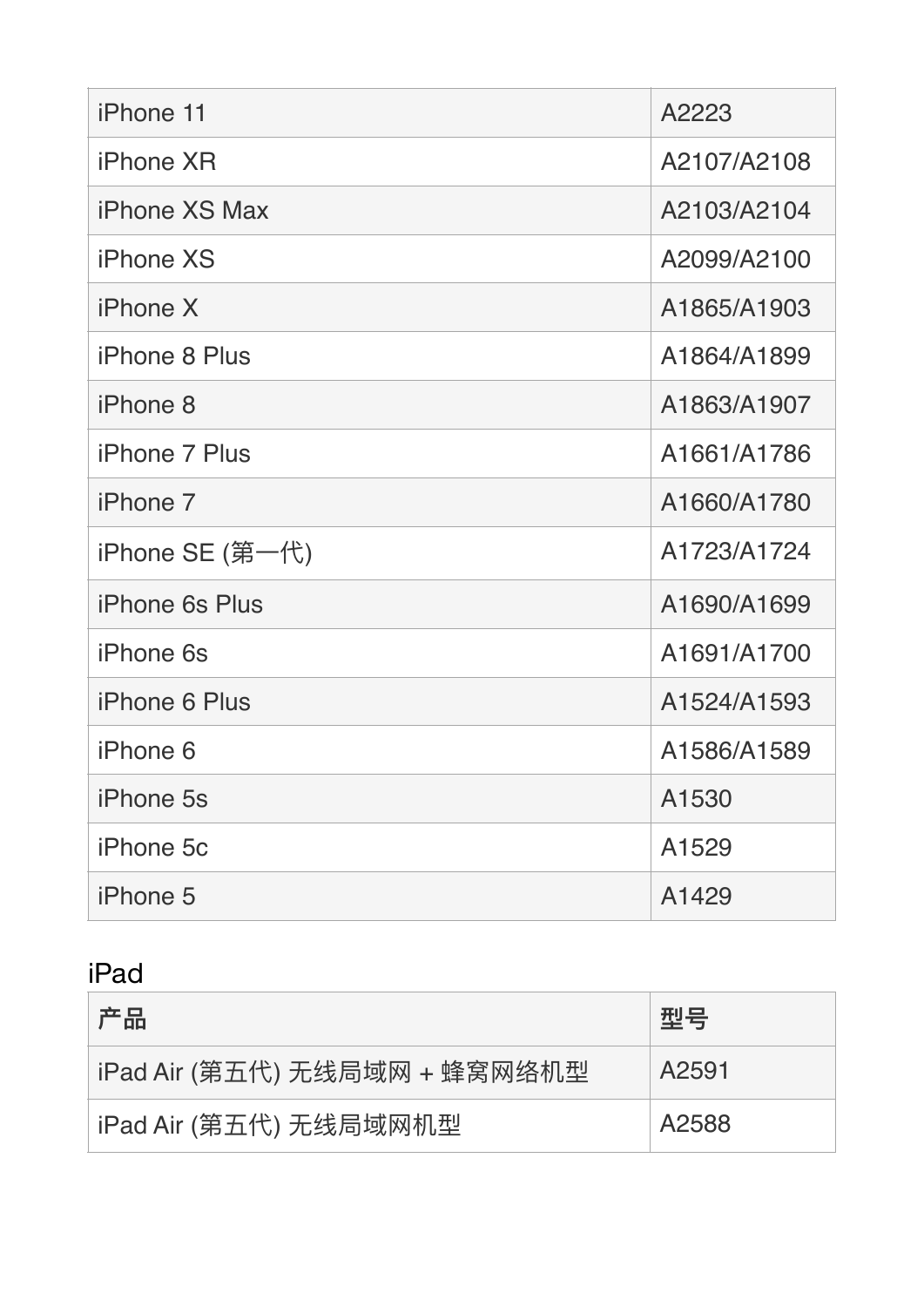| 蜂窝网络机型                         | A2462 |
|--------------------------------|-------|
| 12.9 英寸 iPad Pro (第五代) 无线局域网机型 | A2378 |
| 蜂窝网络机型                         | A2233 |
| 12.9 英寸 iPad Pro (第四代) 无线局域网机型 | A2229 |
| 蜂窝网络机型                         | A1983 |
| 12.9 英寸 iPad Pro (第三代) 无线局域网机型 | A1876 |
| 蜂窝网络机型                         | A1821 |
| 12.9 英寸 iPad Pro (第二代) 无线局域网机型 | A1670 |
| 蜂窝网络机型                         | A1652 |
| 12.9 英寸 iPad Pro (第一代) 无线局域网机型 | A1584 |
| 蜂窝网络机型                         | A2460 |
| 11 英寸 iPad Pro (第三代) 无线局域网机型   | A2377 |
| 蜂窝网络机型                         | A2231 |
| 11 英寸 iPad Pro (第二代) 无线局域网机型   | A2228 |
| 机型                             | A1979 |
| 11 英寸 iPad Pro (第一代) 无线局域网机型   | A1980 |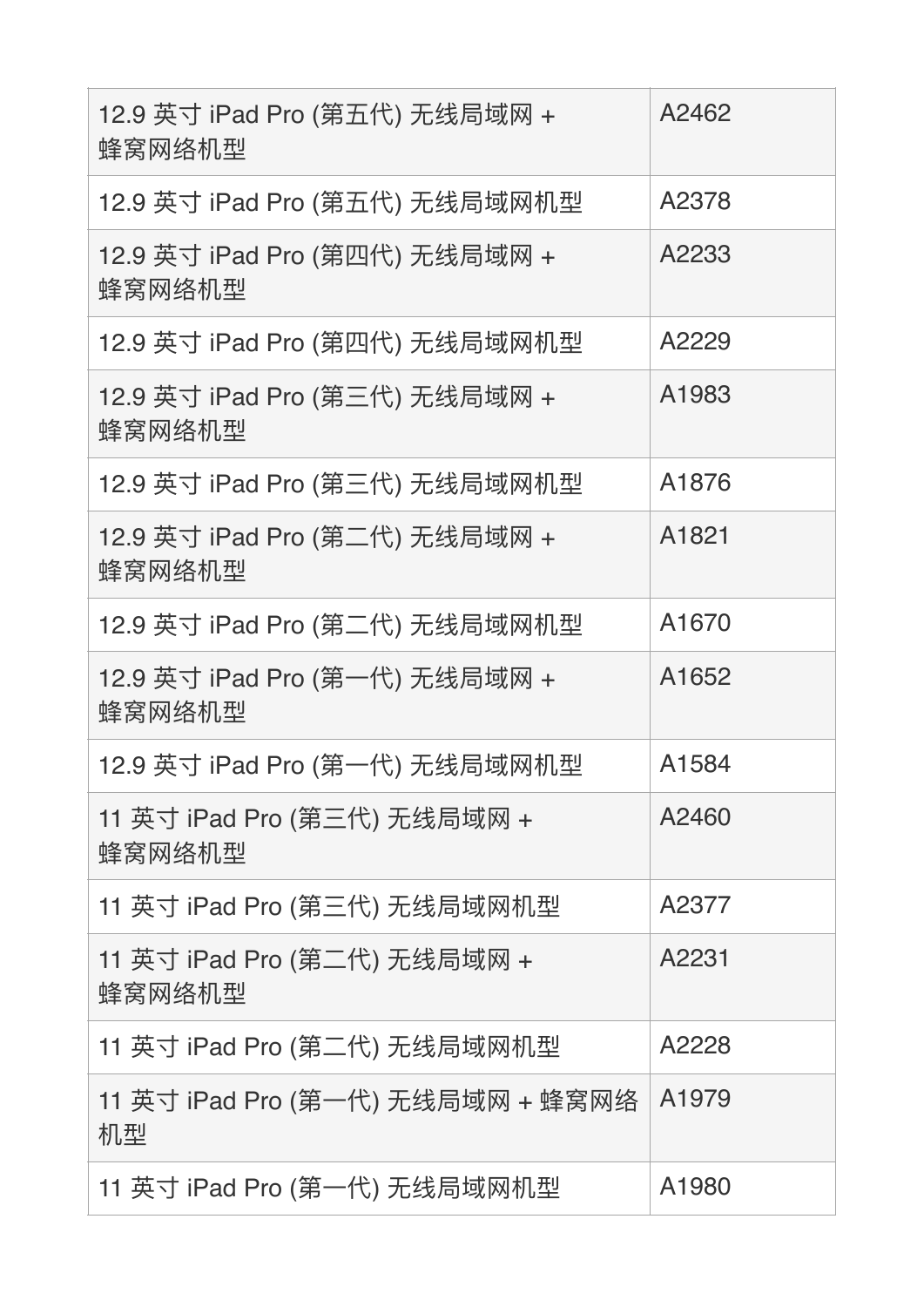| 10.5 英寸 iPad Pro 无线局域网 + 蜂窝网络机型 | A1852             |
|---------------------------------|-------------------|
| 10.5 英寸 iPad Pro 无线局域网机型        | A <sub>1701</sub> |
| 9.7 英寸 iPad Pro 无线局域网 + 蜂窝网络机型  | A1674             |
| 9.7 英寸 iPad Pro 无线局域网机型         | A <sub>1673</sub> |
| iPad Air (第四代) 无线局域网 + 蜂窝网络机型   | A2325             |
| iPad Air (第四代) 无线局域网机型          | A2316             |
| iPad Air (第三代) 无线局域网 + 蜂窝网络机型   | A2154             |
| iPad Air (第三代) 无线局域网机型          | A2152             |
| iPad Air 2 无线局域网 + 蜂窝网络机型       | A1567             |
| iPad Air 2 无线局域网机型              | A1566             |
| iPad Air (第一代) 无线局域网机型          | A1474             |
| iPad (第九代) 无线局域网 + 蜂窝网络机型       | A2605             |
| iPad (第九代) 无线局域网机型              | A2602             |
| iPad (第八代) 无线局域网 + 蜂窝网络机型       | A2430             |
| iPad (第八代) 无线局域网机型              | A2270             |
| iPad (第七代) 无线局域网 + 蜂窝网络机型       | A2199             |
| iPad (第七代) 无线局域网机型              | A2197             |
| iPad (第六代) 无线局域网 + 蜂窝网络机型       | A1954             |
| iPad (第六代) 无线局域网机型              | A1893             |
| iPad (第五代) 无线局域网 + 蜂窝网络机型       | A1823             |
| iPad (第五代) 无线局域网机型              | A1822             |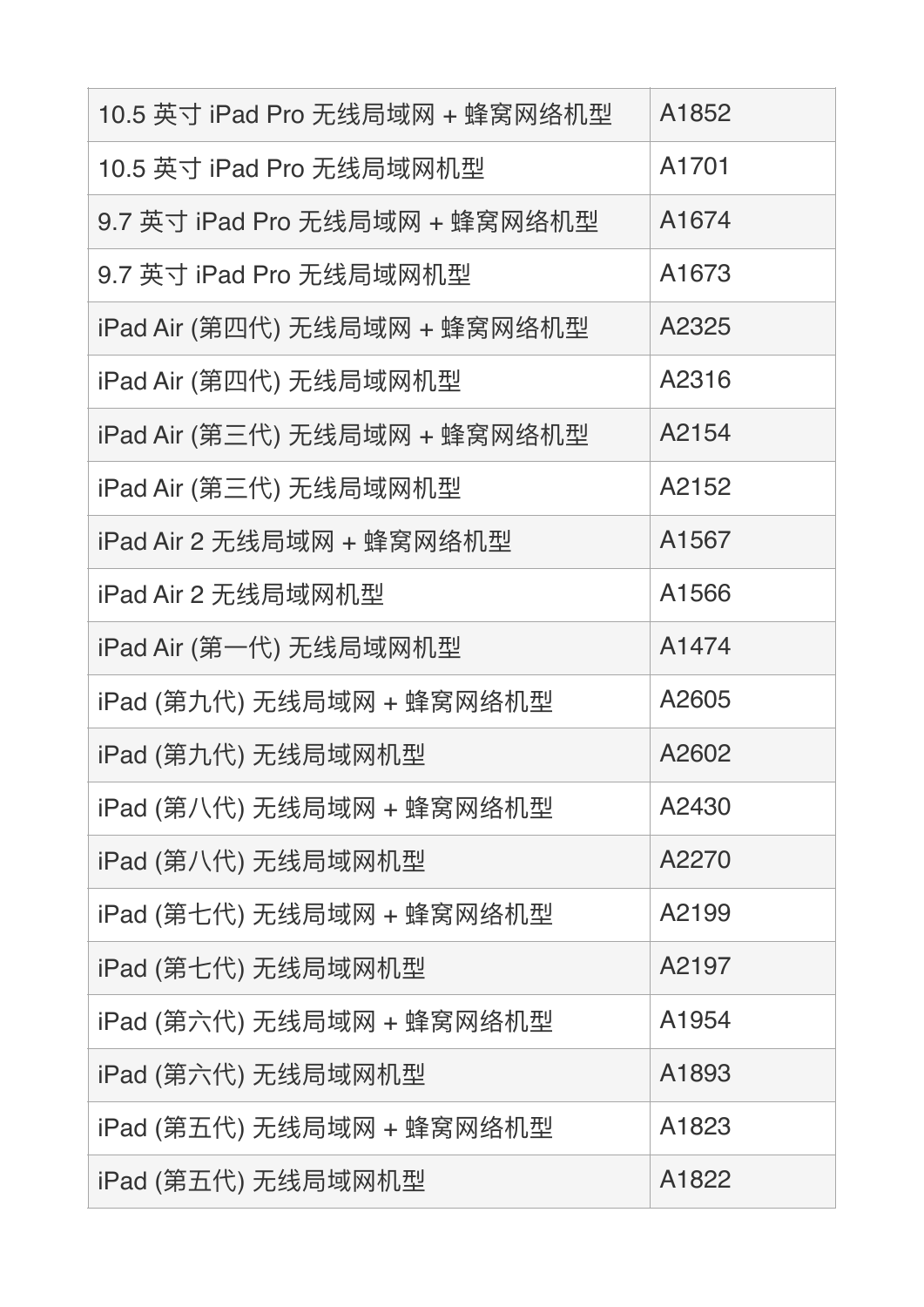| iPad mini (第六代) 无线局域网 + 蜂窝网络机型 | A2569             |
|--------------------------------|-------------------|
| iPad mini (第六代) 无线局域网机型        | A2567             |
| iPad mini (第五代) 无线局域网 + 蜂窝网络机型 | A2125             |
| iPad mini (第五代) 无线局域网机型        | A2133             |
| iPad mini 4 无线局域网 + 蜂窝网络机型     | A <sub>1550</sub> |
| iPad mini 4 无线局域网机型            | A1538             |
| iPad mini 2 无线局域网机型            | A1489             |

#### iMac

| 产品                      | 型묵          |
|-------------------------|-------------|
| iMac 24 英寸 (2021 年机型)   | A2438/A2439 |
| iMac 27 英寸 (2020 年机型)   | A2115       |
| iMac 27 英寸 (2019 年机型)   | A2115       |
| iMac 21.5 英寸 (2019 年机型) | A2116       |
| iMac 27 英寸 (2017 年机型)   | A1419       |
| iMac 21.5 英寸 (2017 年机型) | A1418       |

### iMac Pro

| 产品                  | <b>型号</b> |
|---------------------|-----------|
| iMac Pro (2017 年机型) | A1862     |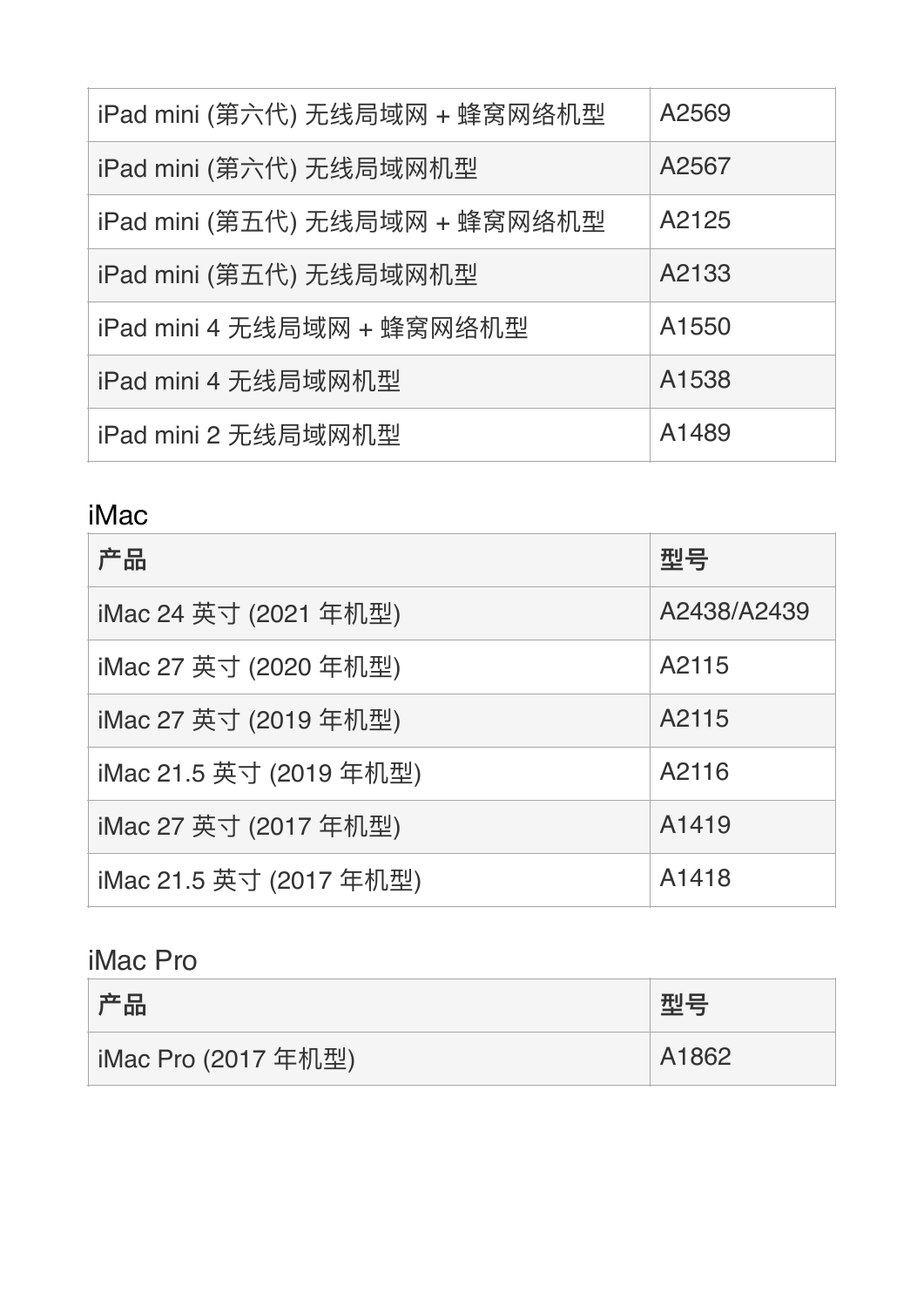#### Mac Studio

| 产品                |       |
|-------------------|-------|
| <b>Mac Studio</b> | A2615 |

#### Mac mini

| 产品                       | 型묵    |
|--------------------------|-------|
| Mac mini (M1, 2020年机型)   | A2348 |
| Mac mini (2020 年 DTK 机型) | A2330 |
| Mac mini (2020 年机型)      | A1993 |
| Mac mini (2018年机型)       | A1993 |
| Mac mini (2014 年机型)      | A1347 |

#### Mac Pro

| 产品                    | 型목                |
|-----------------------|-------------------|
| Mac Pro (2019 年机架式机型) | A2304             |
| Mac Pro (2019年塔式机型)   | A <sub>1991</sub> |
| Mac Pro (2013年机型)     | A <sub>1481</sub> |

#### MacBook

| 产品                         | 型号    |
|----------------------------|-------|
| 【MacBook 12 英寸 (2015 年机型)】 | A1534 |

#### MacBook Air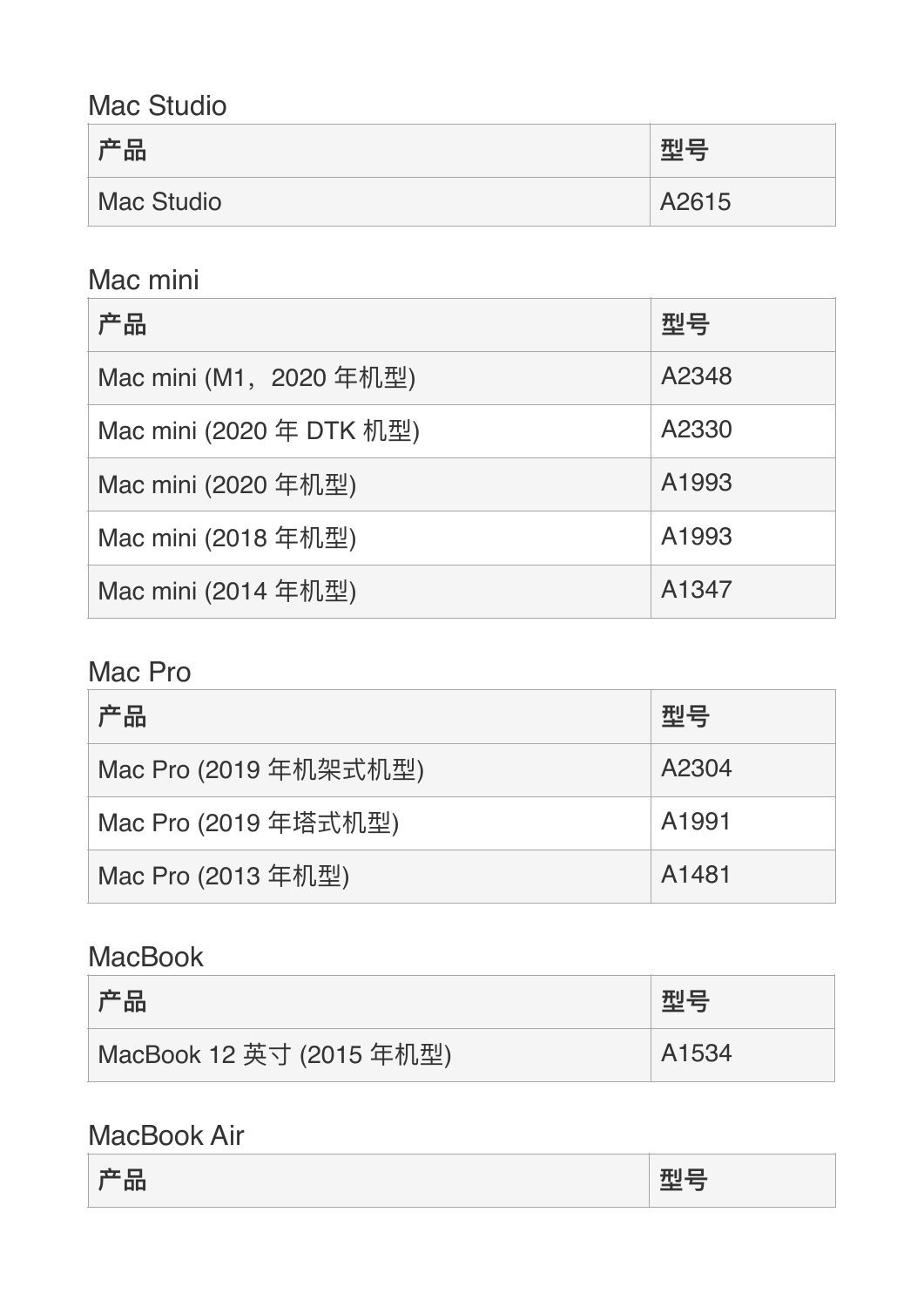| MacBook Air 13 英寸 (M1, 2020 年机型) | A2337 |
|----------------------------------|-------|
| MacBook Air 13 英寸 (2020 年机型)     | A2179 |
| MacBook Air 13 英寸 (2019 年机型)     | A1932 |
| MacBook Air 13 英寸 (2015 年机型)     | A1466 |

MacBook Pro

| 产品                               | 型号    |
|----------------------------------|-------|
| MacBook Pro 16 英寸 (2021 年机型)     | A2485 |
| MacBook Pro 14 英寸 (2021 年机型)     | A2442 |
| MacBook Pro 13 英寸 (M2, 2022 年机型) | A2338 |
| MacBook Pro 13 英寸 (M1, 2020 年机型) | A2338 |
| MacBook Pro 13 英寸 (2020 年机型)     | A2251 |
| MacBook Pro 13 英寸 (2020年机型)      | A2289 |
| MacBook Pro 16 英寸 (2019 年机型)     | A2141 |
| MacBook Pro 13 英寸 (2019 年机型)     | A2159 |
| MacBook Pro 13 英寸 (2018 年机型)     | A1989 |
| MacBook Pro 15 英寸 (2018 年机型)     | A1990 |
| MacBook Pro 13 英寸 (2016 年机型)     | A1708 |
| MacBook Pro 13 英寸 (2016 年机型)     | A1706 |
| MacBook Pro 15 英寸 (2016 年机型)     | A1707 |
| MacBook Pro 15 英寸 (2016 年机型)     | A1398 |